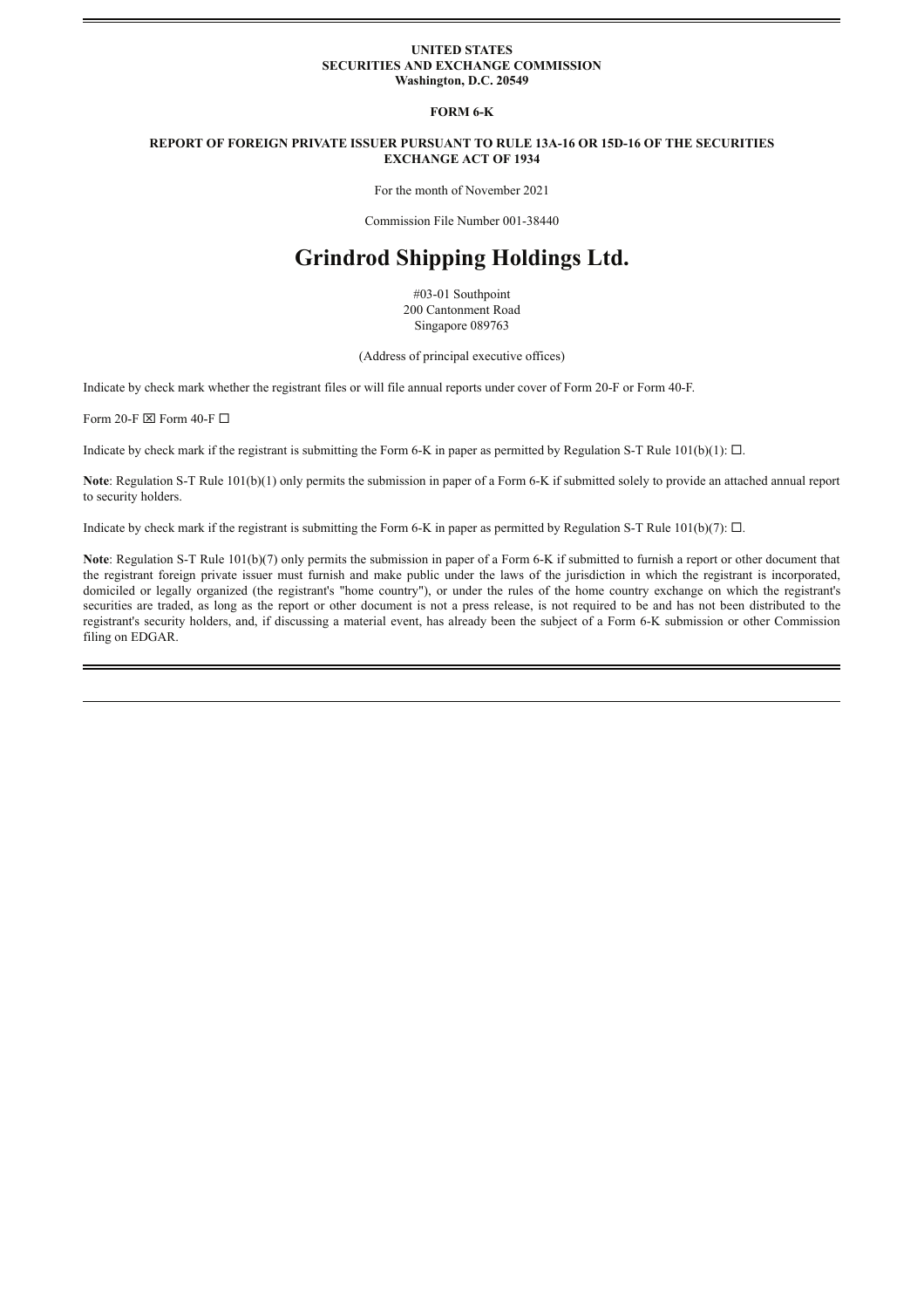### **INFORMATION CONTAINED IN THIS FORM 6-K REPORT**

On November 10, 2021, Grindrod Shipping Holdings Ltd. (the "Company") issued a press release announcing that it will release its third quarter 2021 financial results for the period ended September 30, 2021 on Wednesday, November 17, 2021 and hold a conference call and webcast on Thursday, November 18, 2021. A copy of the press release is filed as Exhibit 99.1 to this Report on Form 6-K.

### **Exhibits**

99.1 Announcement dated November 10, 2021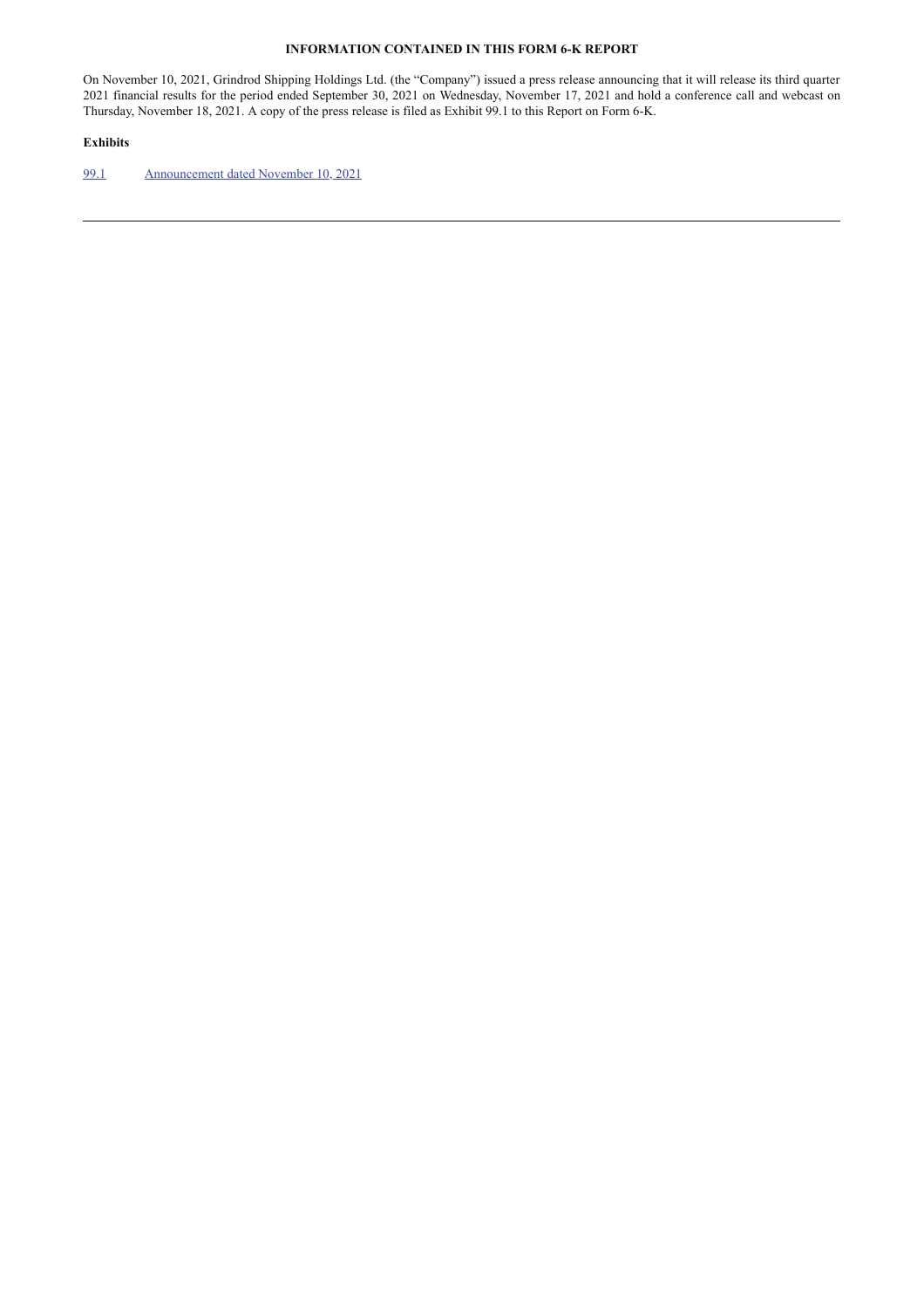# **SIGNATURES**

Pursuant to the requirements of the Securities Exchange Act of 1934, the registrant has duly caused this report to be signed on its behalf by the undersigned, thereunto duly authorized.

Dated: November 10, 2021 /s/ Stephen Griffiths

# **GRINDROD SHIPPING HOLDINGS LTD.**

Name: Stephen Griffiths Title: Chief Financial Officer